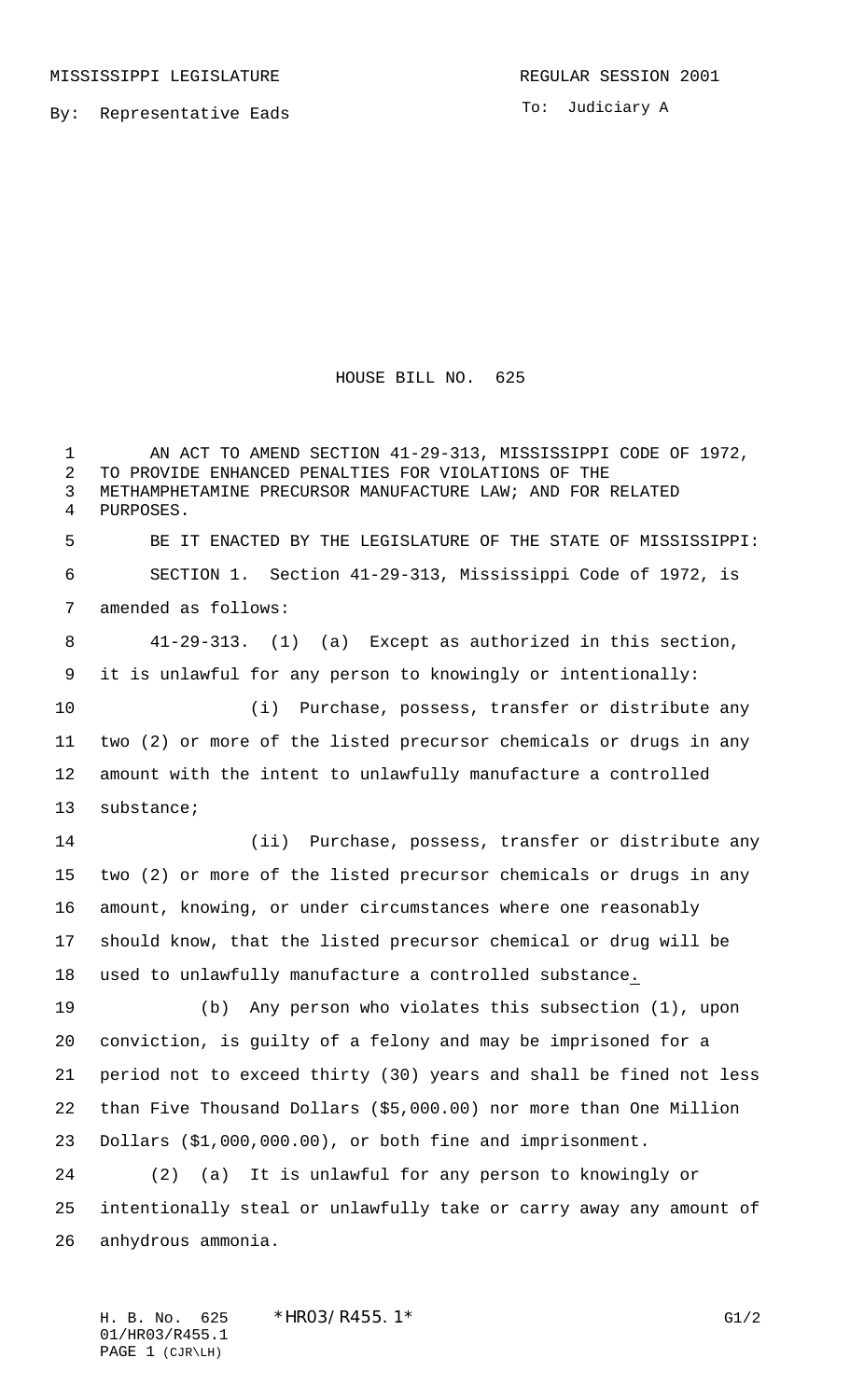(b) It is unlawful for any person to purchase, possess, transfer or distribute any amount of anhydrous ammonia, knowing, or under circumstances where one reasonably should know, that the anhydrous ammonia will be used to unlawfully manufacture a controlled substance.

 (c) It is unlawful for any person to purchase, possess, transfer or distribute two hundred fifty (250) dosage units or fifteen (15) grams in weight (dosage unit and weight as defined in Section 41-29-139) of pseudoephedrine or ephedrine, knowing, or under circumstances where one reasonably should know, that the pseudoephedrine or ephedrine will be used to unlawfully manufacture a controlled substance.

 (d) Any person who violates this subsection (2), upon conviction, is guilty of a felony and may be imprisoned for a period not to exceed five (5) years and shall be fined not more than Five Thousand Dollars (\$5,000.00), or both fine and imprisonment.

 (3) The terms "listed precursor drug or chemical" means a precursor drug or chemical that, in addition to legitimate uses, may be used in manufacturing a controlled substance in violation of this chapter. Such term includes any salt, optical isomer or salt of an optical isomer, whenever the existence of such salt, optical isomer or salt of optical isomer is possible within the specific chemical designation. The chemicals or drugs listed in this section are included by whatever official, common, usual, chemical or trade name designated. The following are "listed precursor drugs or chemicals":

- 54 (a) Ether;
- (b) Anhydrous ammonia;
- (c) Pseudoephedrine;
- 57 (d) Ephedrine;
- (e) Denatured alcohol (Ethanol);
- (f) Lithium;
	- H. B. No. 625 \*HR03/R455.1\*

01/HR03/R455.1 PAGE 2 (CJR\LH)